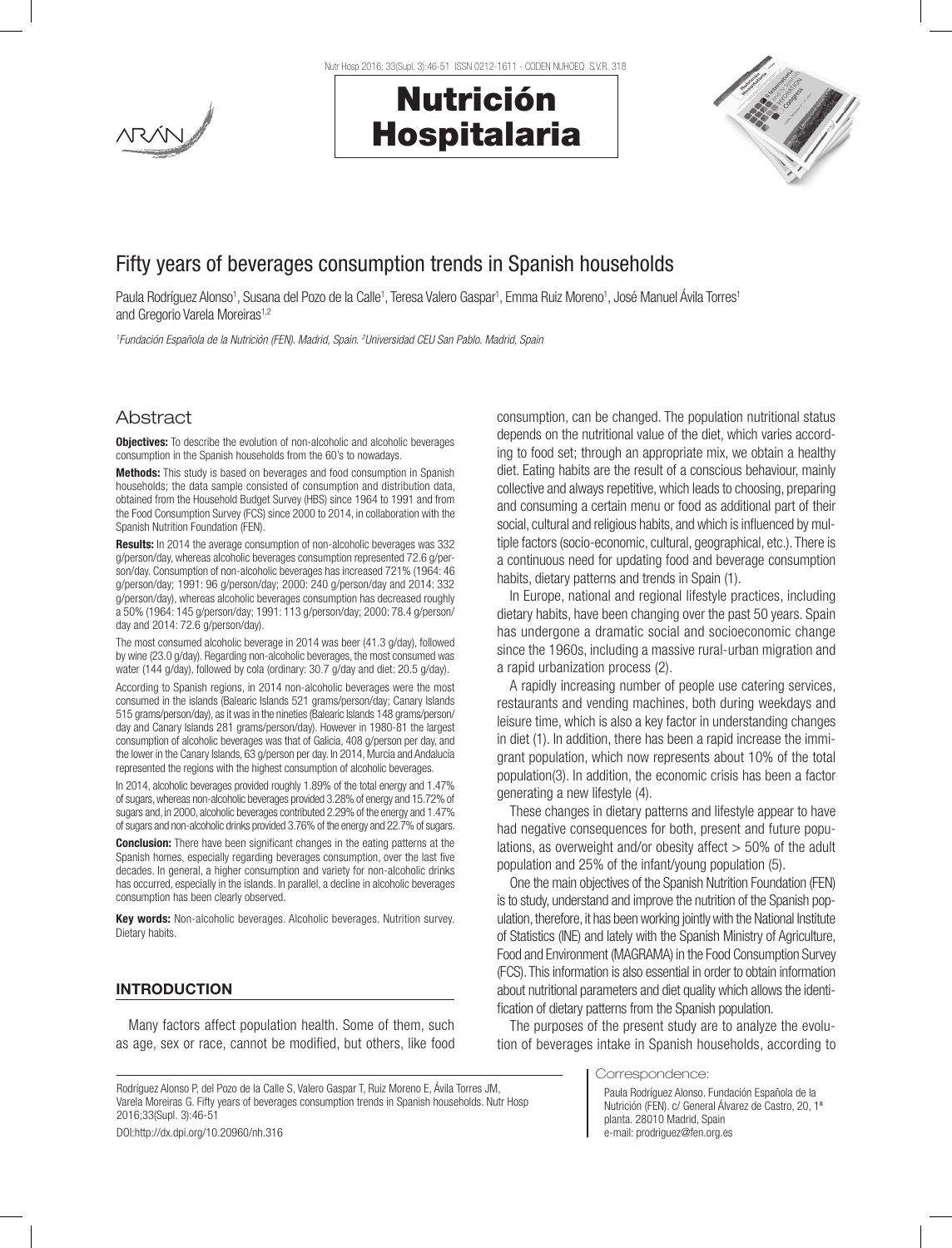the Household Budget Survey (HBS) and the Food Consumption Survey (FCS), from 1964 to 2014, in the context of the whole diet, as well as to evaluate alcoholic and non-alcoholic beverages intake, stratified by regions, and their contribution to total energy intake.

#### **METHODS**

The data sample is about shopping and product entrance into the home obtained from the Household Budget Survey (HBS) since 1964 to 1991 and from the Food Consumption Survey (FCS) from 2000 to 2014.

In both cases, the sample was the whole household and a twostage sampling method was carried out (1964-2014). The sample size of the HBS was 24,000 randomly selected households and that of the PCA was 12,000 households representative of the Spanish habitat population. The differences between both surveys are listed in table I (6).

A "household" is considered as the person or group of people who occupy a family house together or part of it, and consume foods/beverages and other goods bought from the same budget. Products' data were registered by a scanner the same day the products were acquired, for seven consecutive days. Data from the households have also been considered according to geographical areas. The location of the study was Spain inland plus the Balearic and Canary Islands.

The purchase data obtained in both surveys have been transformed into energy and nutrients. Two different programs were used for that purpose: RSIGMA program, which includes DIETECA base data, for the HBS, and VD-FEN 2.1 program for the PCA. Both programs include the same food Spanish composition tables (7), containing over 600 foods and beverages, distributed in 15 groups. The use of two different tools for converting databases was due to the evolution in time of computer systems.

In order to calculate the average of energy and nutrients intake, quantities were transformed to grams per person per day. The data were also compared to the most updated *Recommended Nutrient Intakes* for the Spanish population to evaluate the adequacy of the diet (7,8).

#### RESULTS

Analysis of food consumption data per capita availability based on the food surveys by the National Statistics Institute, over the period of 1964 to 1991, and the Ministry of Agriculture, Food and Environment over 2000 and 2014, allows estimation of the "average menu" in Spain and the associated distribution of the different food groups as shown in figure 1.

Therefore, as shown, in 2014 the average consumption of non-alcoholic beverages at home was 332 g/person/day, whereas alcoholic beverages consumption was 72.6 g/person/day. Non-alcoholic drinks consumption has increased gradually a 621% from 1964 to 2014, whereas alcoholic beverages consumption has decreased roughly a 50% (Table II).

As already stated, the consumption of non-alcoholic beverages has largely increased; in 2014 the most consumed drink was bottled water (144 grams/person/day) followed by regular cola (30.7 grams/person/day) and diet cola (20.5 grams/person/day) as shown in table III. The consumption of soft drinks without calories has been steadily increasing in the last years. As for alcoholic drinks, the most consumed was beer (41.3 grams/person/day) followed by wine (23 grams/person/day) (Table IV). Alcoholic beverages consumption has undergone a slow decline during recent years. Within this group, wine, as a beverage traditionally included

|                    | <b>Food Consumption Panel</b>                                                                                                                                              | <b>The Household Budget Survey</b>                                                                                                                                                   |  |
|--------------------|----------------------------------------------------------------------------------------------------------------------------------------------------------------------------|--------------------------------------------------------------------------------------------------------------------------------------------------------------------------------------|--|
| Start              | 1987                                                                                                                                                                       | 1939                                                                                                                                                                                 |  |
| Frequency          | Annual                                                                                                                                                                     | Quarterly                                                                                                                                                                            |  |
| Population scope   | Households, hotel industry/restoration and institutions                                                                                                                    | Family homes, commercial areas and<br>establishments (excluding institutions)                                                                                                        |  |
| Geographic scope   | Inland Spain and Islands (Balearic and Canary)                                                                                                                             | National territory                                                                                                                                                                   |  |
| Sample size        | 12,000 households                                                                                                                                                          | 24,000 households                                                                                                                                                                    |  |
| Criteria breakdown | Geographic areas and autonomous<br>Household socioeconomic status<br>Habitat size<br>Family size<br>Age and activity of responsible for purchasing<br>Presence of children | Autonomous Community<br>Province<br>Size of the municipality<br>Household composition<br>Household income level<br>Educational level of the main breadwinner<br>Quarter survey, etc. |  |
| Number of foods    | 130 food staples disaggregated in 416 inputs (quantified by<br>weight)                                                                                                     | 187 foods<br>66 (quantified by weight)                                                                                                                                               |  |

#### Table I. Household Budget Survey (HBS) and Food Consumption Panel (FCS) characteristics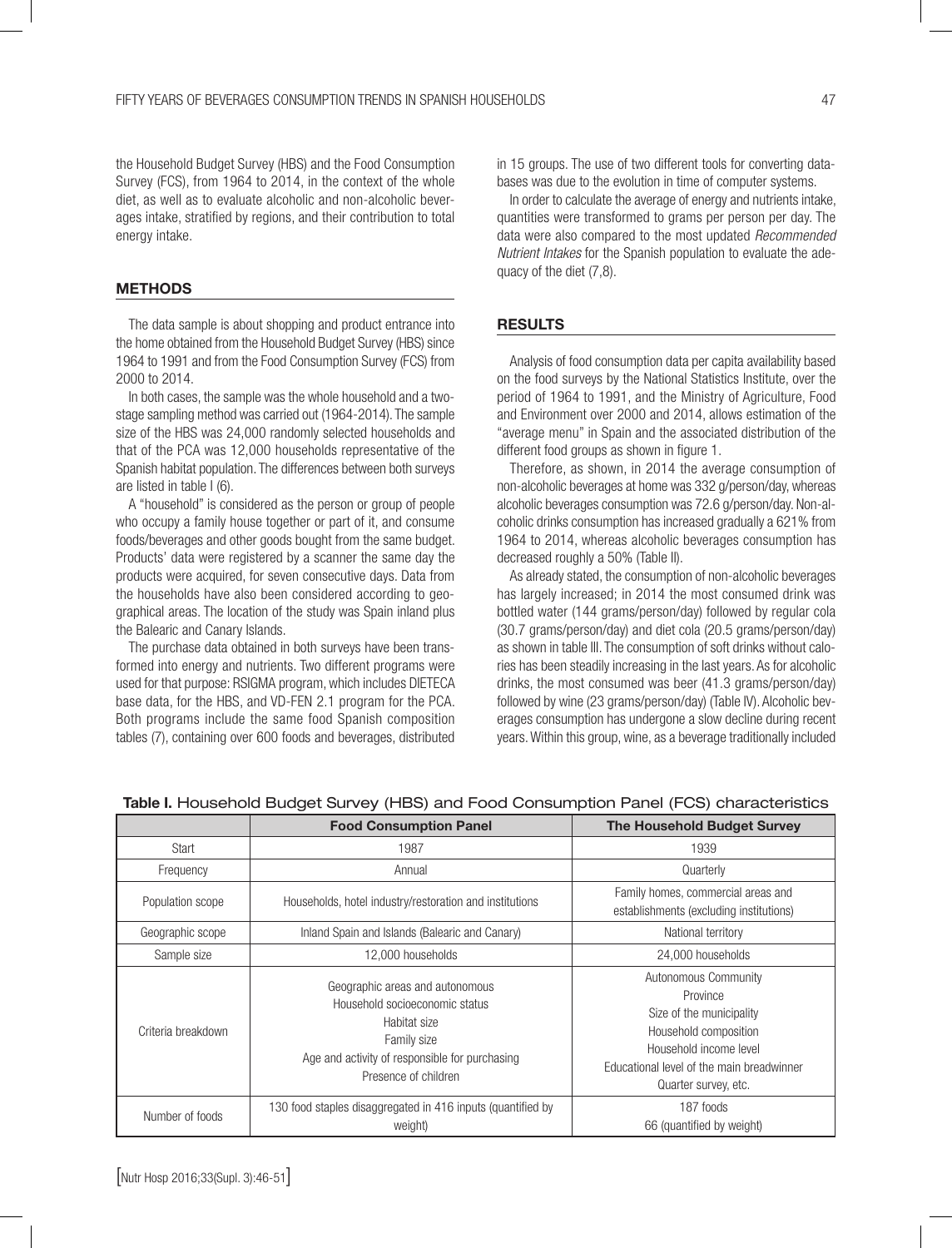

#### Figure 1.

Distribution of the different food and beverages groups at Spanish households in 2014 (g/person per day).

## Table II. Evolution of beverages consumption at homes in Spain: years 1964-2014 (g/person per day)

|            | Year             | <b>Alcoholic</b><br>beverages | Non-alcoholic<br>beverages |
|------------|------------------|-------------------------------|----------------------------|
|            | Mean (2000-2014) | $75 \pm 3.6$                  | $298 \pm 31.4$             |
|            | 2014             | 72.6                          | 332                        |
|            | 2013             | 73.1                          | 326                        |
|            | 2012             | 81                            | 316                        |
|            | 2011             | 70.2                          | 328                        |
|            | 2010             | 68.9                          | 330                        |
|            | 2009             | 70                            | 338                        |
|            | 2008             | 77.2                          | 305                        |
| <b>PCA</b> | 2007             | 76.1                          | 297                        |
|            | 2006             | 76.6                          | 291                        |
|            | 2005             | 75.3                          | 283                        |
|            | 2004             | 77.4                          | 283                        |
|            | 2003             | 79                            | 276                        |
|            | 2002             | 76.3                          | 262                        |
|            | 2001             | 76.6                          | 256                        |
|            | 2000             | 78.4                          | 240                        |
|            | 1991             | 113                           | 96                         |
| EPF        | 1981             | 170                           | 98                         |
|            | 1964             | 145                           | 46                         |

| Non-alcoholic beverages                      | <b>Quantity purchased</b> |  |  |
|----------------------------------------------|---------------------------|--|--|
| <b>Bottled</b> water                         | 144                       |  |  |
| Regular cola                                 | 30.7                      |  |  |
| Diet cola                                    | 20.5                      |  |  |
| Other soft drinks                            | 18.7                      |  |  |
| Soft drinks, orange                          | 15.8                      |  |  |
| <b>Nectars</b>                               | 12.3                      |  |  |
| Beverages juice + milk                       | 10.7                      |  |  |
| Sodas                                        | 9.8                       |  |  |
| Soft drinks, lemon                           | 8.6                       |  |  |
| Alcohol-free beer                            | 8.4                       |  |  |
| Soft drinks, isotonic                        | 7.2                       |  |  |
| Diet cola without caffeine                   | 5.3                       |  |  |
| Concentrated others juice                    | 4.3                       |  |  |
| Soft drinks tea/coffee                       | 4.0                       |  |  |
| Fruit juice refrigerated/exp                 | 3.7                       |  |  |
| Juices and nectars rest                      | 2.4                       |  |  |
| Cola without caffeine                        | 2.4                       |  |  |
| Concentrated peach juice and mixtures        | 2.3                       |  |  |
| Soft drinks, tonic                           | 2.2                       |  |  |
| Concentrated orange juice and mixtures       | 1.8                       |  |  |
| Coffee beans or ground, mix                  | 1.5                       |  |  |
| Coffee beans or ground, natural              | 1.4                       |  |  |
| Concentrated pineapple juice and<br>mixtures | 1.1                       |  |  |
| Coffee beans or ground, decaffeinated        | 0.7                       |  |  |
| Soluble coffee                               | 0.7                       |  |  |
| Infusions                                    | 0.3                       |  |  |
| Vegetable juices                             | 0.3                       |  |  |

### Table III. Availability of non-alcoholic beverages in 2014 (g/person day)

in the Mediterranean diet concept for the adult population, only represented a 31% of the total alcoholic beverages consumption in 2014, whereas it accounted for 62% of the total consumption in 1991. In the last few years, a gradual substitution of wine for beer has occurred, the latter representing almost 56% of the total alcoholic beverage consumption nowadays.

# BEVERAGES CONSUMPTION BY THE AUTONOMOUS COMMUNITIES IN SPAIN

According to the Spanish regions, in 2014 non-alcoholic beverages were the most consumed in the islands (Balearics Islands 521 grams/person/day; Canary Islands 515 grams/person/day),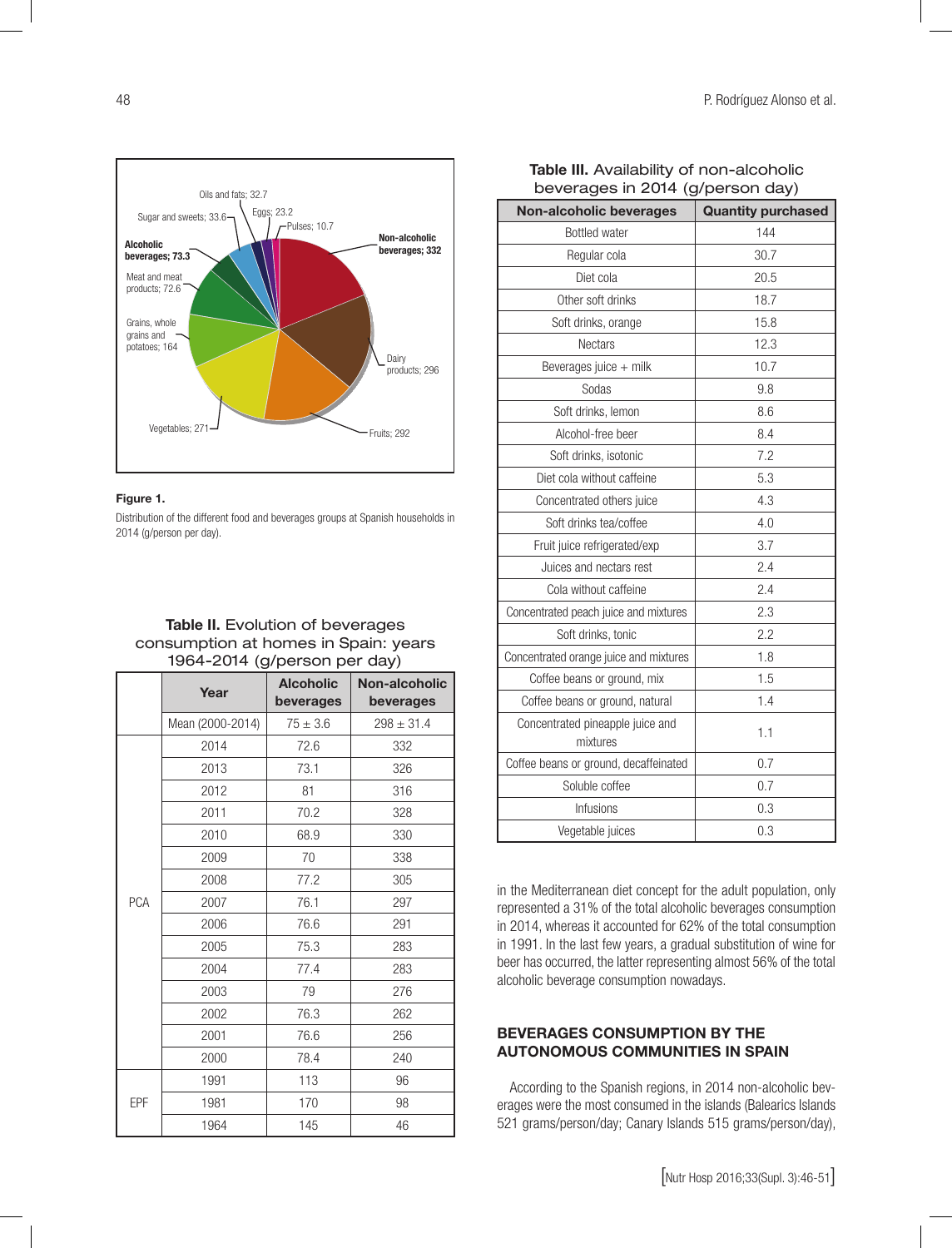as it was in the nineties (Balearics Islands 148 grams/person/day and Canary Islands 281 grams/person/day).

Table V shows the data from purchases by regions in 1980-81 and 2014, and allows studying how the trends look like in our country.

| <b>Table IV.</b> Availability of alcoholic beverages |
|------------------------------------------------------|
| in 2014 (g/person day)                               |

| <b>Alcoholic beverages</b>          | Quantity<br>purchased |
|-------------------------------------|-----------------------|
| Beer                                | 41.3                  |
| Wine                                | 23                    |
| Other drinks with wine              | 3.6                   |
| Sparkling wines, champagne and cava | 1,5                   |
| Cider                               | 0.8                   |
| Other spirituous beverages          | 0.8                   |
| <b>Brandy</b>                       | 0.4                   |
| Whiskey                             | 0.4                   |
| Gin                                 | 0.4                   |
| Rum                                 | 0.3                   |
| Anise                               | 0.2                   |

#### Table V. Availability of beverages 1880-2014 (g/person day)

| <b>Spanish</b>     | <b>Alcoholic</b> |           | Non-alcoholic |         |  |
|--------------------|------------------|-----------|---------------|---------|--|
|                    |                  | beverages | beverages     |         |  |
| regions            | 2014             | 1980-81   | 2014          | 1980-81 |  |
| Andalucía          | 79.3             | 123       | 345           | 105     |  |
| Aragón             | 66.1             | 149       | 309           | 133     |  |
| Asturias           | 55               | 166       | 272           | 118     |  |
| <b>Baleares</b>    | 83               | 144       | 521           | 148     |  |
| Canarias           | 61.2             | 63        | 515           | 281     |  |
| Cantabria          | 50.5             | 214       | 282           | 122     |  |
| Castilla-La Mancha | 65.5             | 168       | 310           | 148     |  |
| Castilla y León    | 52.2             | 181       | 284           | 103     |  |
| Cataluña           | 83.9             | 167       | 400           | 191     |  |
| Extremadura        | 67.6             | 90        | 333           | 68.5    |  |
| Galicia            | 52.7             | 408       | 245           | 132     |  |
| La Rioja           | 54.8             | 221       | 255           | 119     |  |
| Madrid             | 73.8             | 144       | 236           | 130     |  |
| Murcia             | 94.3             | 237       | 343           | 100     |  |
| Navarra            | 60.7             | 210       | 229           | 112     |  |
| País Vasco         | 70.9             | 171       | 208           | 120     |  |
| Valencia           | 75.3             | 145       | 380           | 141     |  |

The largest differences regarding availability of a food group between regions, in 1980-81, was observed in the group of alcoholic beverages, the largest purchases were made in Galicia, with 408 g/person per day, and the lowest in the Canary Islands, with 63 g/person per day. In 2014, Murcia and Andalucía were the regions with the highest consumption of alcoholic beverages.

# ENERGY AND NUTRIENT INTAKE

Changes in eating and drinking patterns are reflected in energy and nutrient content of the diet in the last 50 years (Table VI). The mean energy intake for the Spanish population in 2014 was 2,219 kcal/person/day, which was much lower than in 1964 (3,008 kcal/person/day), a difference of 789 kcal/day.

In relation to macronutrients, major changes are shown in carbohydrates: in 1964, people consumed approximately 200 grams more than in 2014; lipids (1964: 108 g/person per day *vs* 2014: 103 g/person per day) and proteins (1964: 87 g/person per day *vs* 2014: 78.2 g/person per day) had, however, much lower variations in 50 years evolution. In 2014 fiber, consumption (16.6 g/ day) was insufficient compared with the recommended amounts (25-30 g/day) while in 1964 the recommendations (27.5 g/day) were met. Finally, sugar consumption has increased 11 grams per day in just 14 years (2000-2014).

Energy contribution to total energy intake from non-alcoholic beverages was 4% in 2000-2006 and decreased 1% in 2014. Due to the increased consumption of sugar-free drinks, the percentage contribution of sugar from non-alcoholic beverages has decreased lately, representing in 2014 15.72% (Table VII).

# **DISCUSSION**

Spanish society has undergone numerous changes in the second half of the twentieth century such as economic development, industrialization and a decrease in family members. We have changed from an almost universal family model to the coexistence of different types of families, so there is now a greater diversity of ways of living (9). Any pattern, however, seems to maintain the principle of "variety", even though the marked changes observed during the 1964-1980 period.

This change has been translated in lower consumption of certain food groups and significant increase of non-alcoholic beverages, being the main target of the present study.

Comparing the present results with those of other related countries, an increase in consumption of some food groups is also observed in other European countries as recorded by the European Nutrition and Health Report based on the balance sheets of FAO (10). Therefore, the Mediterranean countries have significantly reduced the consumption of some foods characteristics of the traditional Mediterranean diet, such as cereals, bread, potatoes, vegetables, olive oil and wine. Conversely, the consumption of meats, especially poultry, and dairy fats has increased significantly. In short, the diet is no longer predominantly vegetarian. From a nutritional point of view, this trend has resulted in an enrichment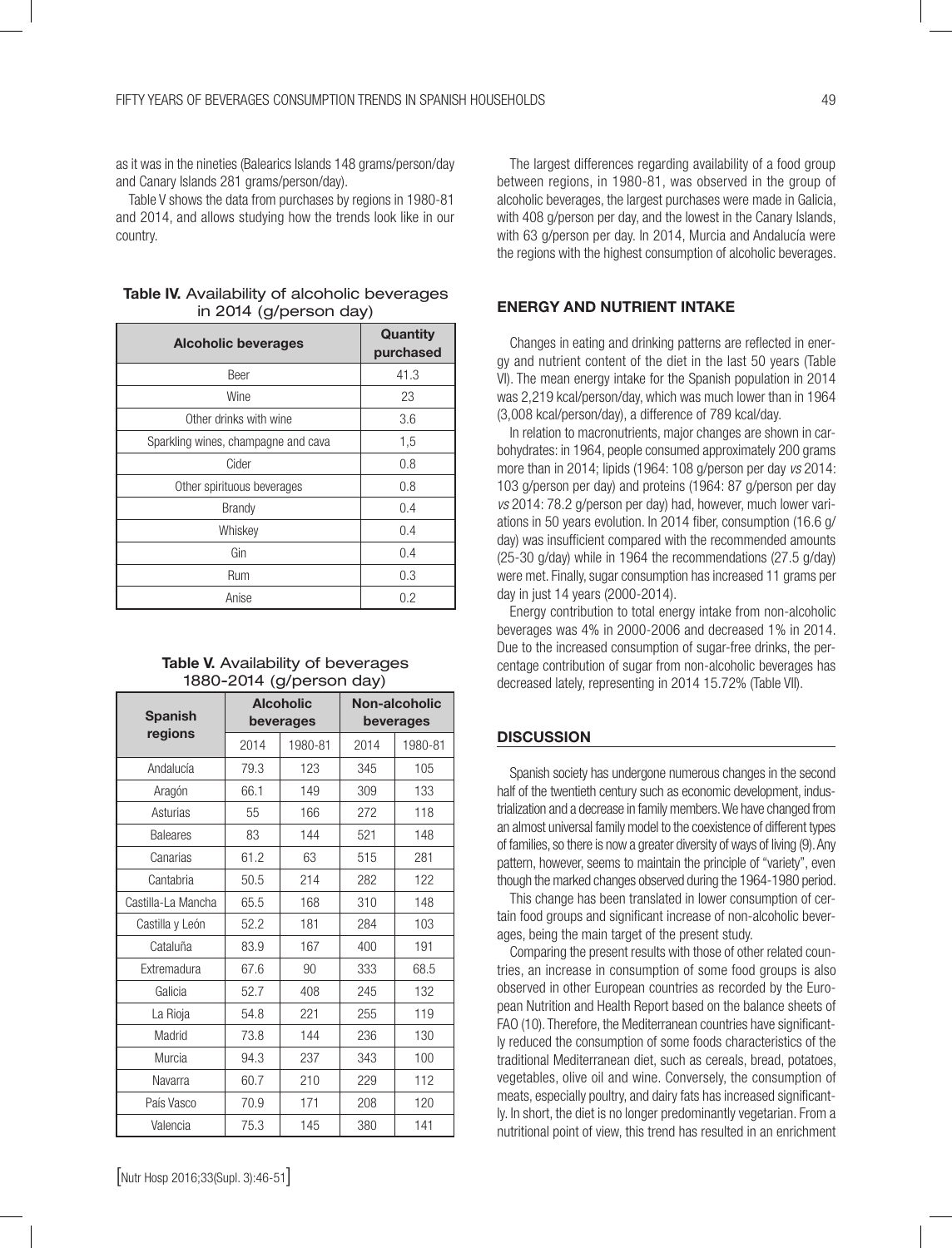|      | <b>TANIV THE FOREIGH OF OHOLY THEORY, HIGH OHIGH OHIGH CHILD HIS HIGH OGGOOF INTERNATION</b> |                         |                        |                               |                        |                |                       |
|------|----------------------------------------------------------------------------------------------|-------------------------|------------------------|-------------------------------|------------------------|----------------|-----------------------|
|      | <b>Energy</b><br><b>Kcal/day</b>                                                             | <b>Protein</b><br>g/day | <b>Lipids</b><br>g/day | <b>Carbohydrates</b><br>g/day | <b>Starch</b><br>g/day | Sugar<br>g/day | <b>Fiber</b><br>g/day |
| 2014 | 2,219                                                                                        | 78.2                    | 103                    | 228                           | 128                    | 100            | 16.6                  |
| 2010 | 2,162                                                                                        | 78.8                    | 104                    | 219                           | 125                    | 94.1           | 17.2                  |
| 2005 | 2,065                                                                                        | 76.1                    | 90.9                   | 225                           | 134                    | 90.8           | 15.7                  |
| 2000 | 2,096                                                                                        | 75.9                    | 92                     | 229                           | 140                    | 89.0           | 15.6                  |
| 1991 | 2,634                                                                                        | 93.5                    | 121                    | 294                           |                        |                | 20.6                  |
| 1981 | 2.914                                                                                        | 98                      | 131                    | 333                           |                        |                | 21.9                  |
| 1964 | 3,008                                                                                        | 87                      | 108                    | 423                           |                        |                | 27.5                  |

Table VI. Evolution of energy intake, macronutrients and fiber in households

#### Table VII. Energy and Sugar contribution from alcoholic and non-alcoholic beverages (%)

|      | <b>Alcoholic</b><br>beverages |        |        | Non-alcoholic<br>beverages |  |  |
|------|-------------------------------|--------|--------|----------------------------|--|--|
|      | Energy                        | Sugars | Energy | Sugars                     |  |  |
| 2000 | 2.29%                         | 1.47%  | 3.76%  | 22.68%                     |  |  |
| 2006 | 2.04%                         | 1.46%  | 4.17%  | 22.75%                     |  |  |
| 2014 | 1.89%                         | 1.56%  | 3.28%  | 15.72%                     |  |  |

of dietary fat, saturated fat and cholesterol, salt and sugar at the expense of carbohydrates. That is, the current diet of Mediterranean countries is increasingly moving away from the pattern of prudent and healthy diet that it once represented (11,12). Comparing our results with other European and Spanish studies, we can observe that the main differences are due to the methodology used in each study (11,13,14).

All these changes have led to a deviation of the traditional Mediterranean diet in Spain, despite being a major producer and exporter of typical Mediterranean products (15).

The present study, conducted at national level, updates beverages and food habits and nutritional aspects of the Spanish population. In addition, trends emerging from other surveys mentioned above were considered.

Spanish beverages pattern, and consequently diet trends, may be still considered as varied and healthy, although some trends need to be corrected. More education and information of the large beverages market offered in Spain and their nutritional characterization is urgently needed.

#### ENERGY AND NUTRIENTS

These variations in the diet have been linked, however, to reduced energy consumption, from 3,008 kcal/person per day in 1964 to 2,219 kcal/person per day in 2014. It is a very sharp drop, which has not been attached to obesity rates, as they are currently much higher, according to the National Health Survey in Spain: obesity has increased from 7.4% to 17.0% over the past 25 years (16), mainly indicating that obesity rates cannot be only related with energy consumption by population but needs to be considered as a multifactorial complex condition and disease. This decrease in the availability of energy can be explained by the decrease of carbohydrates intake, almost a 200 grams difference in the past 50 years. This leaded to a lower contribution of fiber intake (1964: 27.5 g/person per day; 2014: 10.9 g/person per day) which clearly indicates that the diet nowadays should include greater variety of foods such as whole grains, legumes, fruits and vegetables.

Regarding the contribution to energy intake from beverages, we can see that it has gradually declined since 2000. Similar results and trends were obtained on the ANIBES study (17).

In conclusion, in the last decades, there have been significant changes in drink intake patterns, with a remarkable increase of non-alcoholic beverage consumption, especially in some Spanish regions where a decline of alcoholic beverages consumption was also observed. The Spanish population diet has notably changed in the last 50 years, differing somehow from the traditional Mediterranean diet. This change resembles the one observed in other European countries (15). Regarding the intake of energy and nutrients, the results show a decrease in energy intake per person. It is necessary to design strategies that encourage a healthy diet allowing the recovery and maintenance of the traditional characteristics of the Mediterranean diet.

#### ACKNOWLEDGEMENTS

The authors are grateful to those responsible for the Food Consumption Survey data (Ministry of Agriculture, Food and Environment, MAGRAMA, Spain) and the sponsorship from the Ministry for the present study.